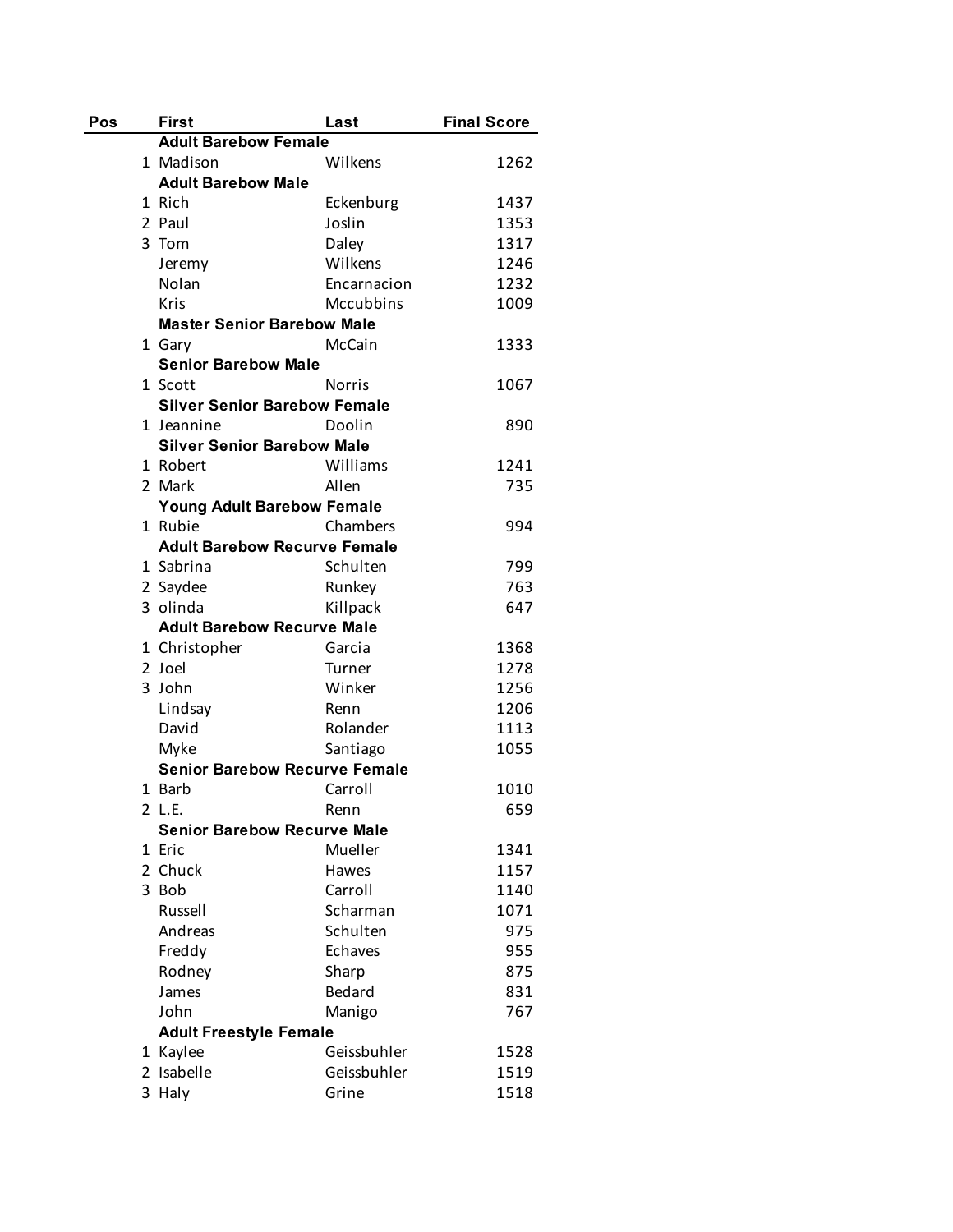| Bella        | Otter         | 1507 |
|--------------|---------------|------|
| Hannah       | Mathison      | 1503 |
| Sara         | Sherman       | 1503 |
| Kia          | Fluth         | 1494 |
| Carrie       | Lin           | 1490 |
| Kaden        | Hekker        | 1489 |
| Rebecca      | Wiltse        | 1488 |
| Aubree       | Hernandez     | 1485 |
| Shawna       | Sanders       | 1484 |
| Emily        | Nelson        | 1481 |
| Christy      | Sibley        | 1477 |
| <b>Becky</b> | sebastian     | 1476 |
| Danielle     | Walker        | 1474 |
| Sherri       | Christensen   | 1472 |
| Clarissa     | Bond          | 1472 |
| Candice      | Reifschneider | 1471 |
| Ericka       | Daley         | 1470 |
| Rachel       | Strong        | 1469 |
| Ajia         | Denny         | 1466 |
| Amber        | Gose          | 1466 |
| Trena        | Jerome        | 1463 |
| Shauna       | Morgan        | 1462 |
| Laura        | Strickland    | 1461 |
| Wendi        | White         | 1460 |
| Emily        | Palomo        | 1455 |
| Sonya        | Wilson        | 1452 |
| Kadi         | Vigil         | 1442 |
| Katelin      | Victor        | 1437 |
| Lesley       | Winker        | 1435 |
| Kelsie       | Brown         | 1435 |
| Maicie       | Rackerby      | 1434 |
| Dana         | Tatge         | 1428 |
| Hunter       | Hansen        | 1428 |
| Eliza        | Jex           | 1428 |
| <b>Beth</b>  | Alderman      | 1421 |
| Kristie      | Bell          | 1419 |
| Caitlin      | Doyle         | 1418 |
| Tammy        | Melton        | 1418 |
| Heather      | Fite          | 1416 |
| Raquel       | Draper        | 1410 |
| Angela       | Cosentino     | 1402 |
| Amber        | Anderson      | 1402 |
| Melodee      | Cluster       | 1401 |
| Shelby       | Hurn          | 1393 |
| Jennifer     | Wognild       | 1393 |
| Tomi         | Omel          | 1381 |
| Jennie       | Steiner       | 1378 |
| Lauri        | Dougherty     | 1376 |
| Joyce        | Posekany      | 1368 |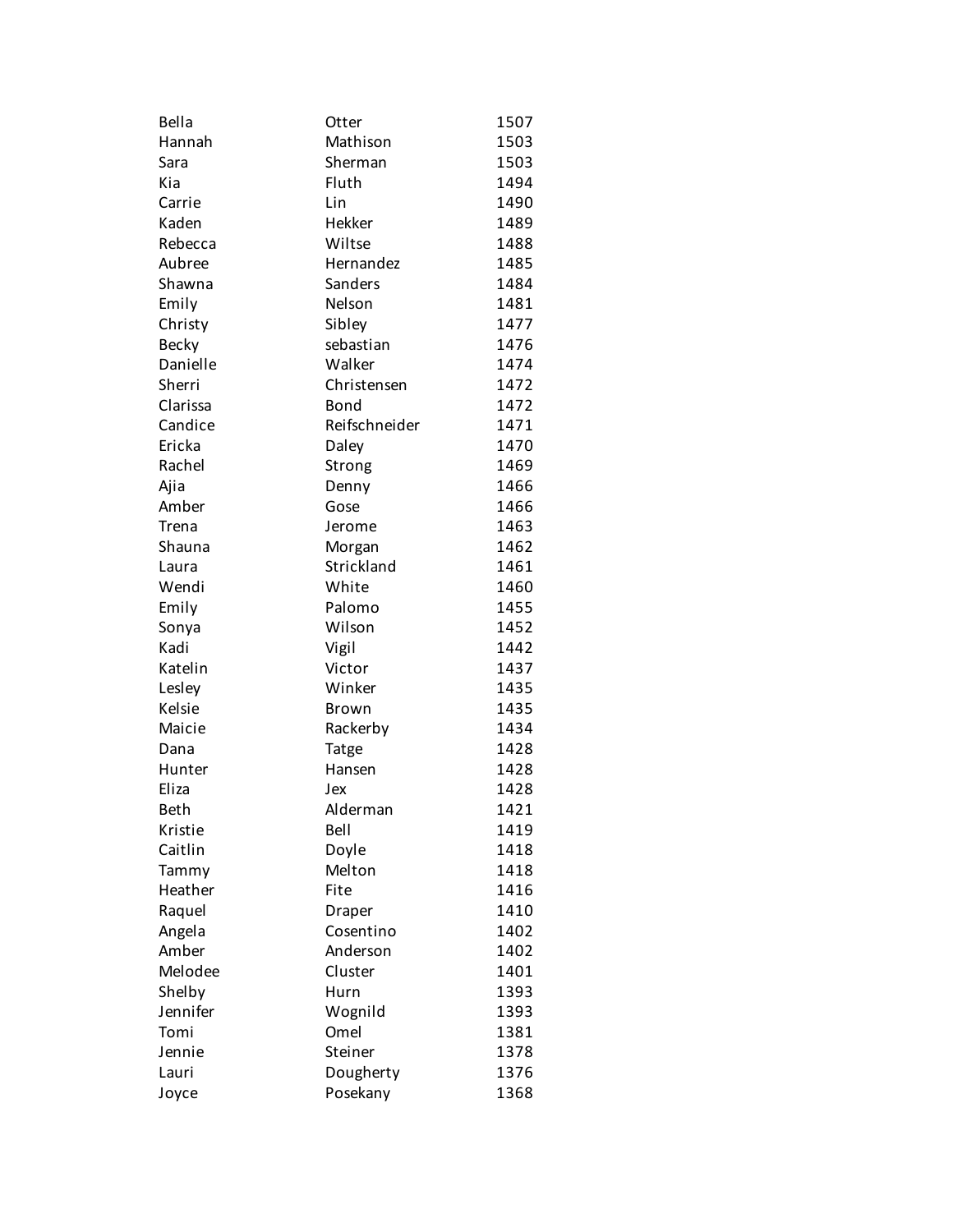|   | Jordan                      | Nystrom        | 1367 |
|---|-----------------------------|----------------|------|
|   | Tia                         | Boyer          | 1361 |
|   | Jennifer                    | Shem           | 1347 |
|   | Tasha                       | Coleman        | 1346 |
|   | Michelle                    | <b>Bollar</b>  | 1318 |
|   | Mara                        | Craghead       | 1307 |
|   | Cathy                       | Dowell         | 1284 |
|   | Dani                        | Grate          | 1231 |
|   | Rae Jean                    | Alpaugh        | 1226 |
|   | <b>ELIZABETH</b>            | <b>ALLEN</b>   | 1207 |
|   | Toby                        | Hoaglund       | 1206 |
|   | Amber                       | Martinez       | 798  |
|   | <b>Adult Freestyle Male</b> |                |      |
|   | 1 Elliott                   | Peters         | 1528 |
|   | 2 Alex                      | Cooley         | 1526 |
|   | 3 Dan                       | <b>Button</b>  | 1525 |
| 3 | Marc                        | Ridenour       | 1525 |
|   | Alexander                   | Mueller        | 1524 |
|   | Christian                   | Roberts-Olsen  | 1524 |
|   | Jordan                      | <b>Behrens</b> | 1524 |
|   | Nick                        | Moore          | 1523 |
|   | Kit                         | Pacheco        | 1523 |
|   | Jeff                        | Mckee          | 1523 |
|   | Hagen                       | Hanson         | 1523 |
|   | Ryan                        | Kohatsu        | 1523 |
|   | Justin                      | Huntsman       | 1522 |
|   | Henry                       | <b>Bass</b>    | 1521 |
|   | Jon                         | Weaver         | 1521 |
|   | alejandro                   | banuelos       | 1519 |
|   | Sean                        | Elza           | 1519 |
|   | Stetson                     | Saxton         | 1518 |
|   | <b>Brent</b>                | Sheppard       | 1518 |
|   | taylor                      | allen          | 1517 |
|   | Doug                        | Denton         | 1516 |
|   | Louie                       | Sheedy         | 1515 |
|   | Antero                      | Acierto        | 1514 |
|   | Tyler                       | Windom         | 1514 |
|   | Elliott                     | Lee            | 1512 |
|   | Jeffrey                     | Nelson         | 1512 |
|   | Dustin                      | Pyper          | 1512 |
|   | Joel                        | Avendano       | 1512 |
|   | Nick                        | Fisher         | 1512 |
|   | Greg                        | Anderson       | 1512 |
|   | <b>Brandon</b>              | Wolter         | 1511 |
|   | Richard                     | Bazer          | 1510 |
|   | Ryan                        | <b>Black</b>   | 1510 |
|   | Zachery                     | Walker         | 1510 |
|   | Martin                      | Lotz           | 1509 |
|   | Tommy                       | Quicksilver    | 1509 |
|   |                             |                |      |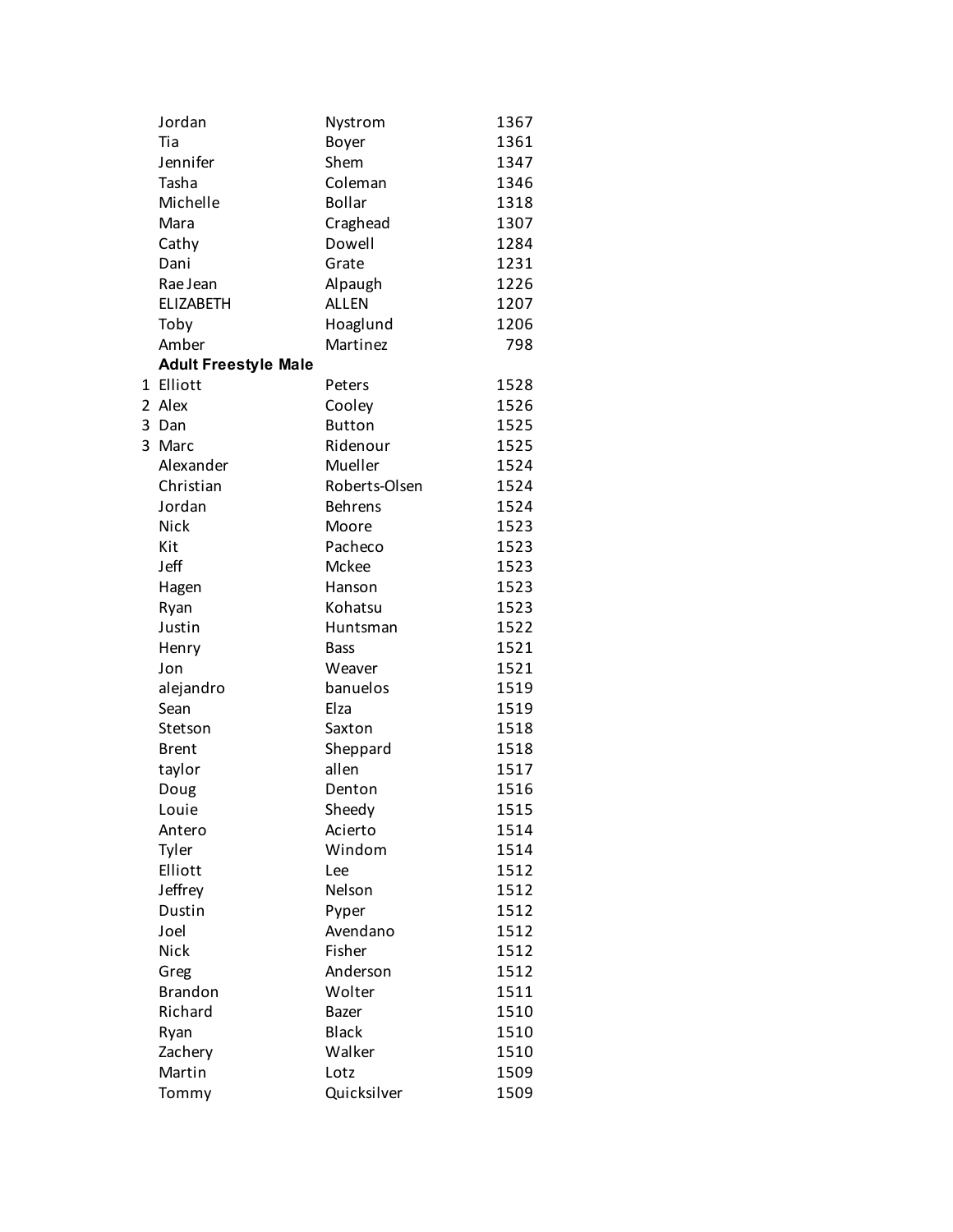| Zak           | Kurtzhals        | 1508 |
|---------------|------------------|------|
| John          | Skarr            | 1508 |
| Caleb         | Wesaw            | 1508 |
| Hunter        | Carlton          | 1508 |
| <b>Braden</b> | Watts            | 1507 |
| <b>Brent</b>  | <b>Brown</b>     | 1507 |
| Luke          | Konzal           | 1506 |
| Jason         | <b>Burgess</b>   | 1506 |
| Thomas        | Goodwin          | 1506 |
| Jason         | Null             | 1506 |
| Galen         | Stoops           | 1505 |
| David         | Vedder           | 1505 |
| <b>CHRIS</b>  | <b>ESCARCEGA</b> | 1504 |
| Aidan         | Rude             | 1503 |
| Devin         | Hall             | 1503 |
| Kristoffer    | Aldous           | 1503 |
| Spencer       | Daley            | 1503 |
| Scott         | <b>Street</b>    | 1502 |
| Jayden        | Simpson          | 1501 |
| <b>TIM</b>    | <b>BARTON</b>    | 1501 |
| <b>Drake</b>  | Taylor           | 1501 |
| Casey         | Brunson          | 1501 |
| Alan          | Steiner          | 1500 |
| Dan           | Wiltse           | 1500 |
| Jacob         | Mcbroome         | 1500 |
| Darin         | Cravea           | 1500 |
| Ed            | Herrera          | 1500 |
| DJ            | Wilson           | 1499 |
| Austin        | Fite             | 1498 |
| Ibrahim       | Ismail           | 1498 |
| David         | Hogerton         | 1497 |
| Ty            | Cameron          | 1496 |
| Rollie        | Gibson           | 1496 |
| Adam          | Fagan            | 1495 |
| Aaron         | Hughes           | 1493 |
| Christopher   | Krause           | 1493 |
| Stanley       | Alpaugh          | 1493 |
| Robert        | Sanchez          | 1493 |
| Robert        | Thurman          | 1492 |
| Kevin         | Kime             | 1491 |
| Anthony       | Roach            | 1490 |
| James         | Mckee            | 1490 |
| Jeff          | Crooks           | 1490 |
| Scott         | Shipley          | 1489 |
| Daniel        | Pearce           | 1487 |
| Dustin        | Grate            | 1486 |
| Colby         | Cameron          | 1486 |
| Cody          | Draper           | 1486 |
| Michael       | Reed             | 1485 |
|               |                  |      |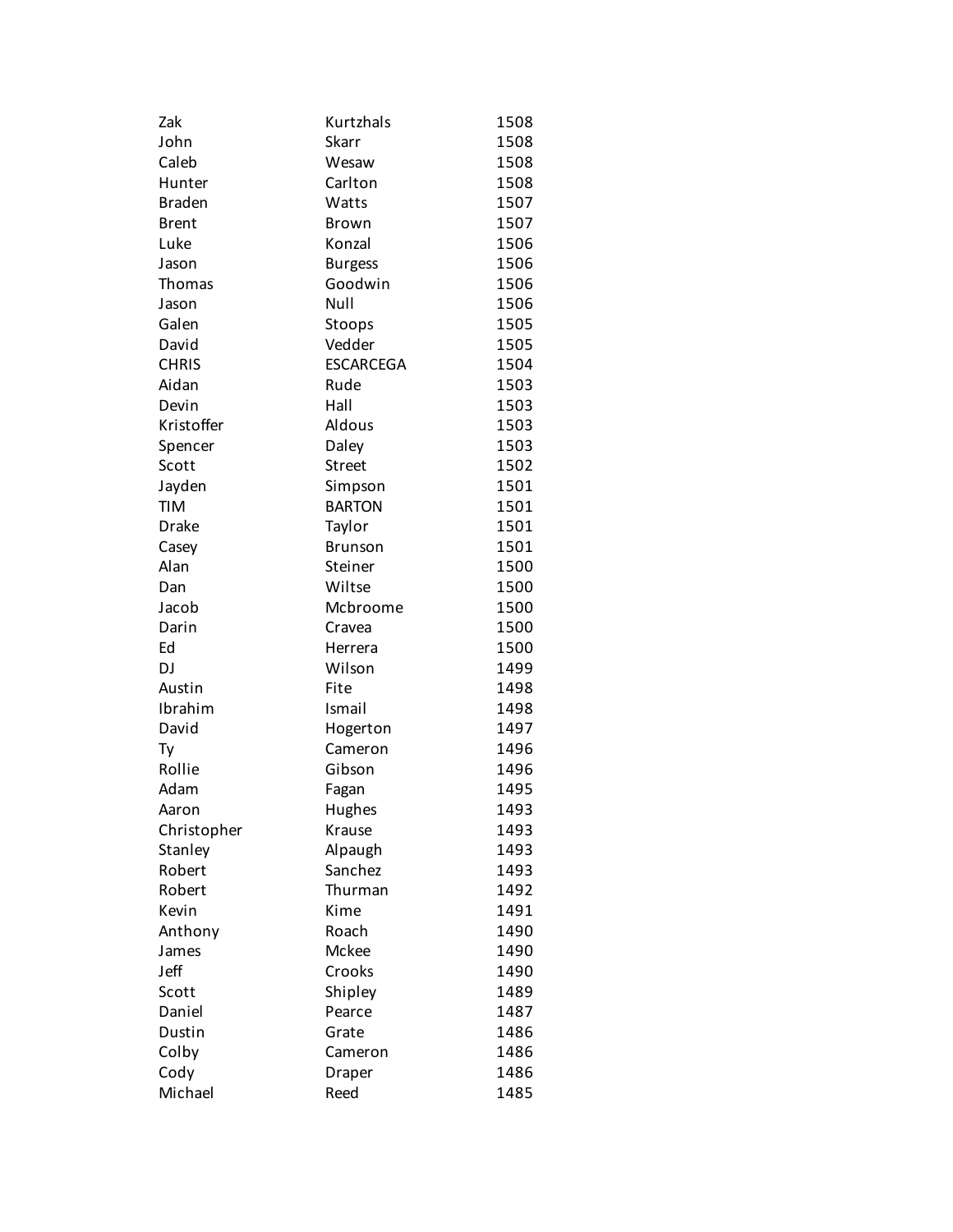| <b>Brandon</b> | Andersen       | 1485 |
|----------------|----------------|------|
| Aaron          | <b>Morales</b> | 1485 |
| jaycob         | Avendano       | 1484 |
| Ronald         | Forbes         | 1483 |
| Kerry          | Kennedy        | 1483 |
| Caleb          | Cluster        | 1483 |
| Pietro         | fabiani        | 1483 |
| smoky          | doramus        | 1482 |
| Jonathan       | Ruhga          | 1482 |
| Craig          | Hagen          | 1482 |
| Robert         | Tehee          | 1481 |
| William        | Wolf           | 1481 |
| Kirk           | Sandercock     | 1481 |
| <b>MICHAEL</b> | <b>MOODY</b>   | 1481 |
| <b>Travis</b>  | Lee            | 1480 |
| Troy           | Tatge          | 1480 |
| Justin         | Janke          | 1479 |
| Juan           | Granados       | 1479 |
| Benjamin       | Konvalin       | 1479 |
| Nathan         | Mendell        | 1476 |
| John           | Eby            | 1476 |
| Michael        | Cooper         | 1476 |
| Evan           | Elliott        | 1474 |
| Elfie          | Vigil          | 1472 |
| Tyler          | Wolter         | 1471 |
| Andrew         | Wilfong        | 1471 |
| Darren         | Wognild        | 1469 |
| Paul           | Sibley         | 1468 |
| Seth           | Mendenhall     | 1468 |
| <b>Brent</b>   | Denny          | 1468 |
| Roi            | Tanimoto       | 1465 |
| Casey          | Bell           | 1465 |
| Chris          | Levai          | 1465 |
| Scott          | Allen          | 1464 |
| Cameron        | Snider         | 1463 |
| Matthew        | Hamilton       | 1459 |
| lance          | kimura         | 1459 |
| Frank          | Guadiana       | 1458 |
| Andy           | Woltering      | 1458 |
| James          | Pecka          | 1457 |
| Kevin          | Taylor         | 1457 |
| Ryan           | Bollar         | 1455 |
| Arron          | Chin           | 1455 |
| Seth           | Stratton       | 1454 |
| David          | Roach          | 1453 |
| Therin         | Kinman         | 1451 |
| Pablo          | Perelmuter     | 1451 |
| scott          | hilden         | 1450 |
| <b>Nic</b>     | Peacock        | 1449 |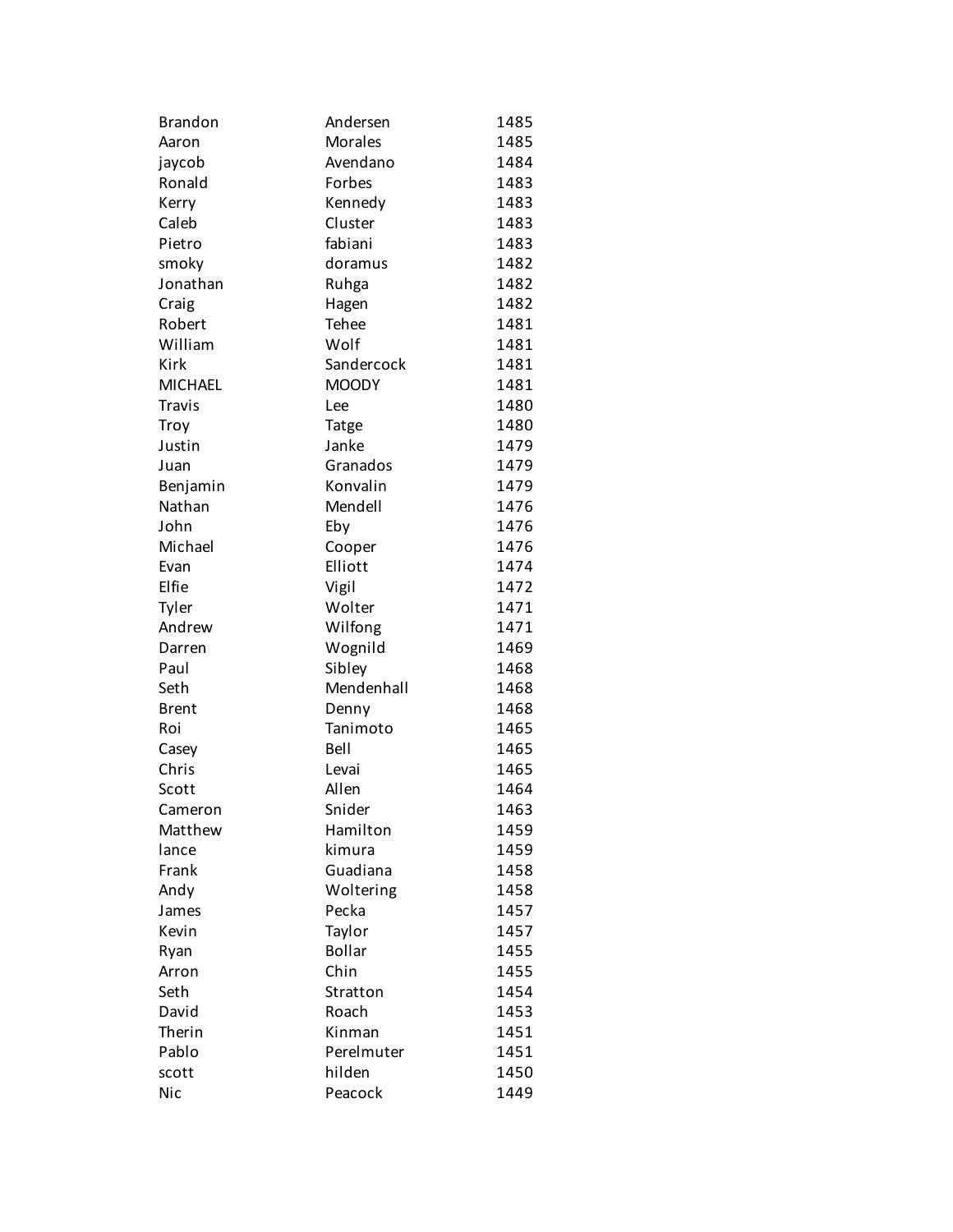| Barry                                 | Peters       | 1446 |
|---------------------------------------|--------------|------|
| <b>Brady</b>                          | Anderson     | 1445 |
| James                                 | Hudson       | 1443 |
| Jeremy                                | Hewson       | 1443 |
| Earl                                  | ODell        | 1438 |
| Phillip                               | Wray         | 1433 |
| <b>Travis</b>                         | Coleman      | 1429 |
| Richard                               | Cardoso      | 1428 |
| Chris                                 | Jeske        | 1423 |
| Nicholas                              | Puff         | 1422 |
| Dennis                                | West         | 1421 |
| <b>Bradley</b>                        | Stapleton    | 1418 |
| Joe                                   | Guizzotti    | 1417 |
| <b>Brian</b>                          | Taylor       | 1413 |
| Benjamin                              | Summers      | 1399 |
| James                                 | Gomes        | 1392 |
| Andrew                                | Channell     | 1390 |
| Joe                                   | Dunn         | 1389 |
| Steven                                | Kuykendall   | 1378 |
| Andrew                                | Cole         | 1374 |
| joe                                   | troyer       | 1365 |
| Michael                               | Castro       | 1358 |
| Craig                                 | Delarm       | 1355 |
| John                                  | Donahue      | 1348 |
| Joseph                                | Naughton     | 1337 |
| Ryan                                  | <b>Brock</b> | 1309 |
| <b>Brandon</b>                        | Casassa      | 1273 |
| R.J.                                  | Hunt         | 1174 |
| Ian                                   | Milligan     | 1152 |
| Anthony                               | <b>Buum</b>  | 811  |
| <b>Cub Freestyle Female</b>           |              |      |
| 1 Sophia                              | Chace        | 1491 |
| 2 Alexis                              | Morales      | 1473 |
| 3 Hailey                              | Kimura       | 1461 |
| Sophia                                | Chace        | 1440 |
| Elyse                                 | Beilstein    | 1032 |
| Skyler                                | Delarm       | 977  |
| <b>Cub Freestyle Male</b>             |              |      |
| 1 Barrett                             | Mckee        | 1515 |
| 2 Luc                                 | Beilstein    | 1379 |
| <b>Master Senior Freestyle Female</b> |              |      |
| 1 Becky                               | Pearson      | 1434 |
| 2 Lisa                                | Thomas       | 1306 |
| 3 Gwen                                | McMurray     | 1141 |
| <b>Master Senior Freestyle Male</b>   |              |      |
| 1 Sid                                 | Carlson      | 1485 |
| 2 Frank                               | Pearson      | 1464 |
| 3 Scott                               | <b>Bomar</b> | 1456 |
| 3 Lonnie                              | Gordon       | 1456 |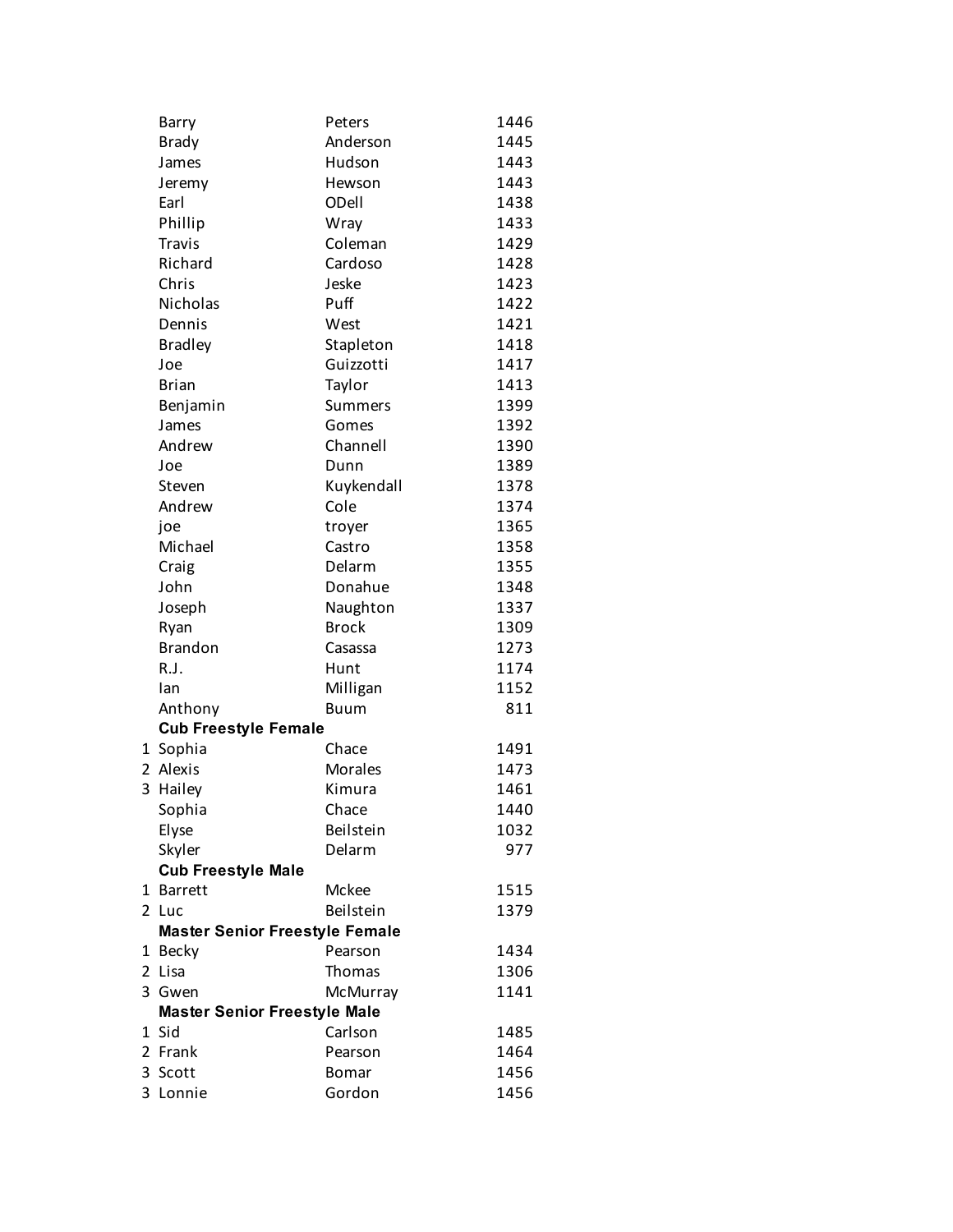| 3 | David                                | Townsend       | 1456 |
|---|--------------------------------------|----------------|------|
|   | Dean                                 | Moloney        | 1453 |
|   | Richard                              | Newton         | 1443 |
|   | Tex                                  | Mussman        | 1442 |
|   | Jim                                  | Yoakum         | 1440 |
|   | Ronald                               | west           | 1437 |
|   | Norman                               | Paullus        | 1430 |
|   | Jake                                 | Jacobsen       | 1427 |
|   | Dan                                  | Kolb           | 1427 |
|   | Chris                                | Thomas         | 1408 |
|   | Bill                                 | Stepanek       | 1398 |
|   | Scott                                | Wilson         | 1387 |
|   | Mike                                 | Willis         | 1381 |
|   | Jack                                 | Hendricks      | 1375 |
|   | Tom                                  | Lupo           | 1323 |
|   | Terry                                | Snyder         | 278  |
|   | <b>Professional Freestyle Female</b> |                |      |
|   | 1 Paige                              | Pearce         | 1535 |
| 2 | Linda                                | Ochoa-Anderson | 1533 |
| 3 | Emily                                | McCarthy       | 1530 |
|   | Danelle                              | Lutz           | 1530 |
|   | Tanja                                | Gellenthien    | 1526 |
|   | Liko                                 | Arreola        | 1524 |
|   | Addison                              | Nachtrieb      | 1518 |
|   | Bayley                               | Sargeant       | 1518 |
|   | Kira                                 | Cook           | 1514 |
|   | Lindsay                              | Christensen    | 1511 |
|   | Heather                              | Gore-Smith     | 1511 |
|   | Sarah                                | Lance          | 1510 |
|   | Jennifer                             | Doramus        | 1507 |
|   | Cassidy                              | Cox            | 1506 |
|   | Gracelyn                             | Chambers       | 1499 |
|   | <b>Professional Freestyle Male</b>   |                |      |
|   | 1 Gaius                              | Carter         | 1538 |
|   | 2 Louis                              | Price          | 1538 |
|   | 3 Christopher                        | Perkins        | 1537 |
|   | Stephan                              | Hansen         | 1537 |
|   | Kyle                                 | Douglas        | 1536 |
|   | Jacob                                | Pettit         | 1536 |
|   | Jesse                                | Broadwater     | 1536 |
|   | Remington                            | Boyer          | 1535 |
|   | <b>Braden</b>                        | Gellenthien    | 1535 |
|   | Dan                                  | McCarthy       | 1535 |
|   | <b>Bodie</b>                         | Turner         | 1534 |
|   | Chance                               | Beaubouef      | 1533 |
|   | Domagoj                              | <b>Buden</b>   | 1532 |
|   | Tate                                 | Morgan         | 1532 |
|   | James                                | Lutz           | 1532 |
|   | <b>Blake</b>                         | Jerome         | 1532 |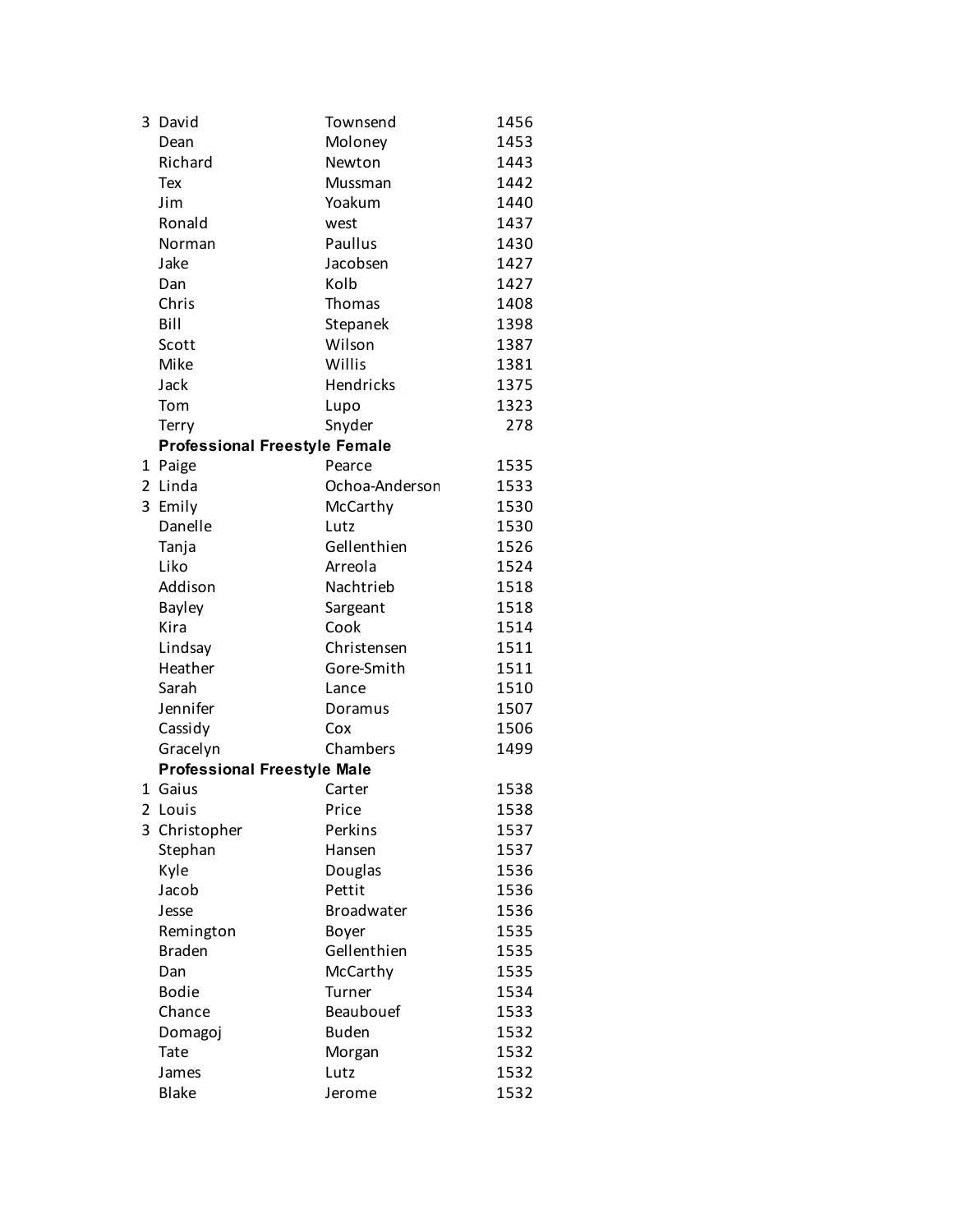| Francisco                                 | Cantu           | 1532 |
|-------------------------------------------|-----------------|------|
| Austin                                    | Watts           | 1532 |
| <b>Nicholas</b>                           | Ingham          | 1532 |
| Lee                                       | Gibbs           | 1532 |
| Jeff                                      | Raney           | 1531 |
| Dave                                      | Cousins         | 1530 |
| Timothy                                   | Checkeroski     | 1530 |
| Tyler                                     | Wortham         | 1530 |
| Erick                                     | Campbell        | 1530 |
| Steve                                     | Marsh           | 1529 |
| Mike                                      | Schloesser      | 1529 |
| <b>Brandon</b>                            | Reyes           | 1529 |
| Chris                                     | <b>Bee</b>      | 1529 |
| Shane                                     | Wills           | 1528 |
| Kris                                      | Schaff          | 1528 |
| Kevin                                     | Wilkey          | 1527 |
| <b>Bridger</b>                            | Deaton          | 1527 |
| Reo                                       | Wilde           | 1526 |
| Mark                                      | Rubio           | 1525 |
| Michael                                   | Herrington      | 1524 |
| Allen                                     | <b>Brunetta</b> | 1524 |
| Pieter                                    | Saayman         | 1521 |
| Kolby                                     | Hanley          | 1521 |
| Randall                                   | Killpack        | 1521 |
| Shawnn                                    | Vincent         | 1521 |
| Eli                                       | Hughes          | 1521 |
| Kolby                                     | Crooks          | 1520 |
| Rudy                                      | Sandoval Jr     | 1520 |
| Wendell                                   | Souza           | 1519 |
| Donnie                                    | Thacker         | 1519 |
| <b>Brandon</b>                            | Williamson      | 1519 |
| <b>Steve</b>                              | Anderson        | 1518 |
| Taylor                                    | Spoolstra       | 1515 |
| Mark                                      | Omel            | 1515 |
| Jonathan                                  | Scott           | 1514 |
| Jason                                     | Cervering       | 1514 |
| Jonathan                                  | Clark           | 1514 |
| Mark                                      | McEwen          | 1512 |
| Ryan                                      | Johnson         | 1511 |
| Justin                                    | <b>Befort</b>   | 1510 |
| Tanner                                    | Clem            | 1509 |
| Lee                                       | Ford            | 1505 |
| Wade                                      | Smith           | 1503 |
| Caleb                                     | Anderson        | 1491 |
| Jose                                      | Drapeau         | 1443 |
| <b>Professional Senior Freestyle Male</b> |                 |      |
| 1 Timothy                                 | Gillingham      | 1532 |
| 2 Paul                                    | Penrod          | 1531 |
| 3 Robert                                  | Morgan          | 1530 |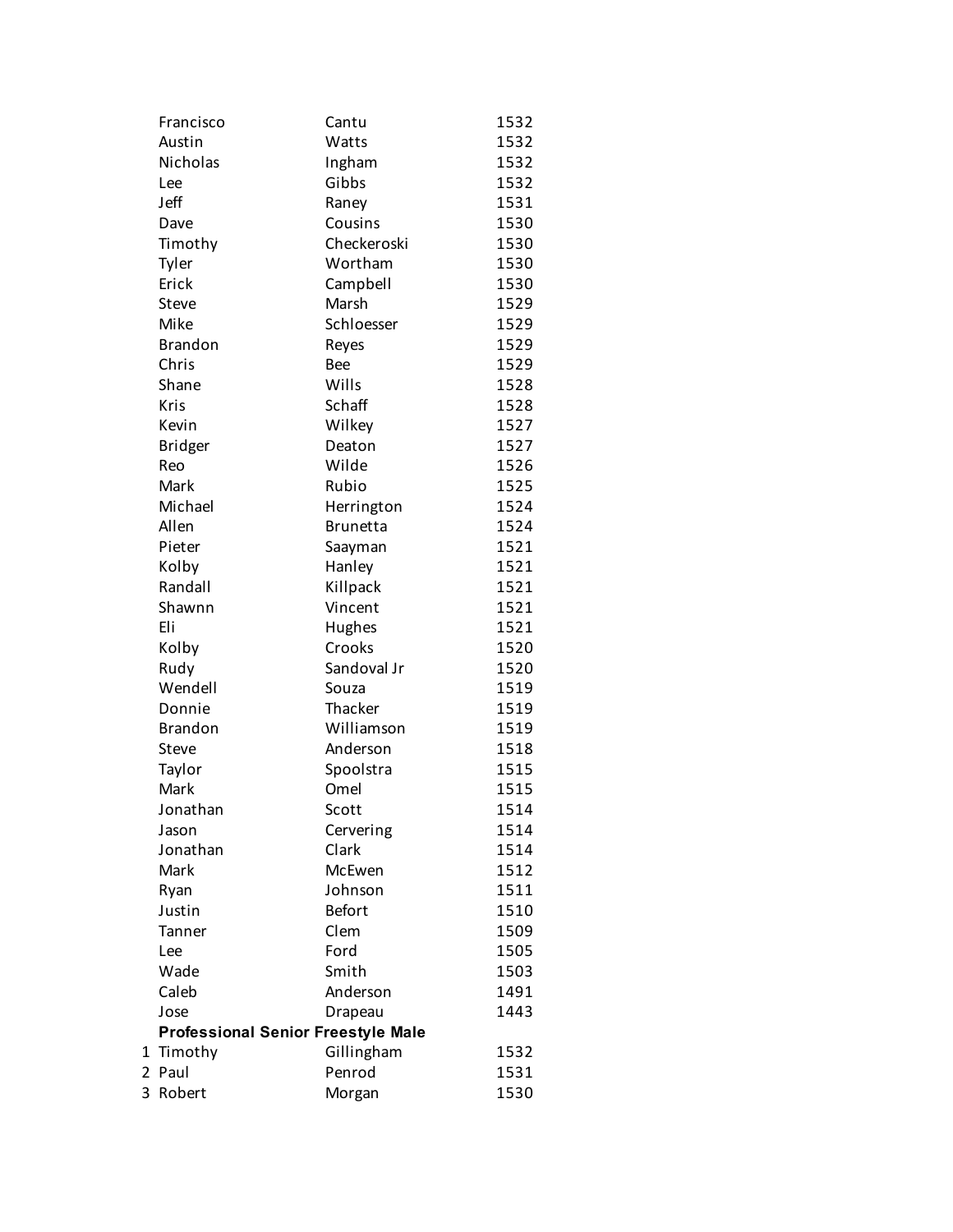| Kendall                        | Woody                                            | 1529 |
|--------------------------------|--------------------------------------------------|------|
| Tim                            | Audus                                            | 1526 |
| Jimmy                          | <b>Butts</b>                                     | 1525 |
| Michael                        | <b>Braden</b>                                    | 1525 |
| George                         | Ryals                                            | 1522 |
| Darren                         | Collins                                          | 1522 |
| Benton                         | Christensen                                      | 1521 |
| Ben                            | Hobbs                                            | 1520 |
| Greg                           | Poole                                            | 1516 |
| Jackie                         | White                                            | 1516 |
| Judd                           | Olsen                                            | 1514 |
| Ron                            | <b>Barndt</b>                                    | 1514 |
| Michael                        | Price                                            | 1514 |
| Anthony                        | Clem                                             | 1513 |
| <b>Brian</b>                   | Webb                                             | 1512 |
| Mike                           | Leiter                                           | 1511 |
| Scott                          | Turner                                           | 1510 |
| Keith                          | Trail                                            | 1510 |
| Micheal                        | Pettit                                           | 1507 |
| Wade                           | Nichols                                          | 1503 |
| <b>Brandon</b>                 | Powell                                           | 1501 |
| Rod                            | Menzer                                           | 1499 |
| Jeremy                         | Beard                                            | 1495 |
| Jeff                           | <b>Button</b>                                    | 1492 |
| Chuck                          | Cooley                                           | 1480 |
| <b>Bryan</b>                   | Perry                                            | 1413 |
|                                | <b>Professional Silver Senior Freestyle Male</b> |      |
| 1 Joe                          | Kapp                                             | 1509 |
| 2 Tony                         | Harbaugh                                         | 1456 |
| <b>Senior Freestyle Female</b> |                                                  |      |
| 1 Christina                    | Davis                                            | 1507 |
| 2<br>Deanna                    | Cronin                                           | 1499 |
| 3<br>Danny                     | Rhoades                                          | 1498 |
| Rebecca                        | <b>Burks</b>                                     | 1490 |
| Bethany                        | Cravea                                           | 1489 |
| Shawn                          | Wood                                             | 1485 |
| Tamara                         | Neilson                                          | 1470 |
| Stacy                          | Pearce                                           | 1469 |
| Carissa                        | Craghead                                         | 1462 |
| Tina                           | Wilson                                           | 1458 |
| Michelle                       | Copher                                           | 1426 |
| Mary                           | Sizemore                                         | 1388 |
| <b>Alexis</b>                  | Webb                                             | 1361 |
| Joanne                         | Corbett                                          | 1341 |
| Elena                          | <b>Meyers</b>                                    | 1325 |
| Tawny                          | Nelson                                           | 1307 |
| <b>Senior Freestyle Male</b>   |                                                  |      |
| 1 Bill                         | <b>Drake</b>                                     | 1525 |
| 2 Doug                         | Rosin                                            | 1523 |
|                                |                                                  |      |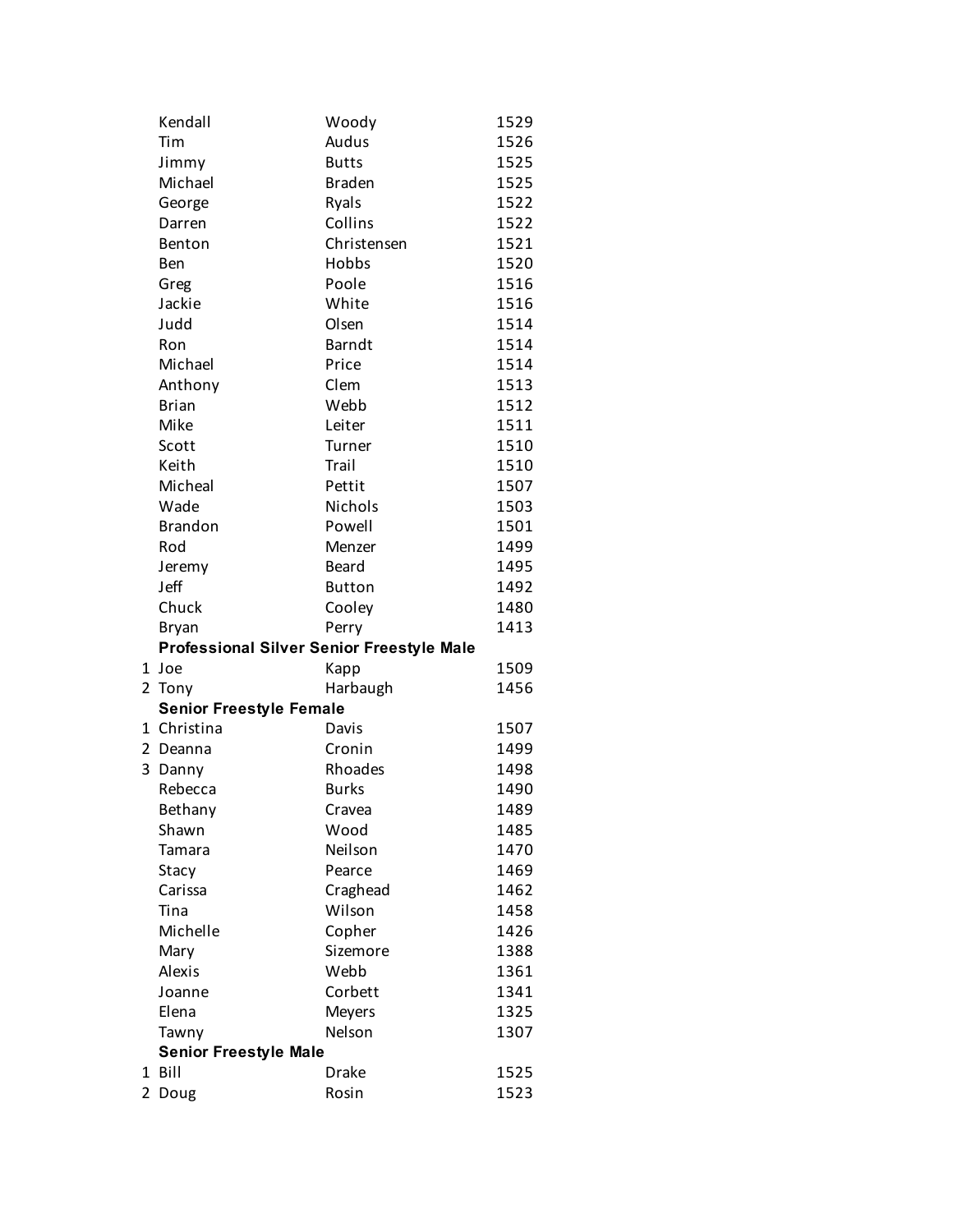| 3 | Steven       | Rosburg           | 1520 |
|---|--------------|-------------------|------|
|   | Paul         | Rude              | 1513 |
|   | Kam          | Chanthakhoun      | 1512 |
|   | David        | Copher            | 1512 |
|   | David        | Frickhoeffer      | 1512 |
|   | Christopher  | Deston            | 1512 |
|   | Tommy        | Daley             | 1511 |
|   | <b>Bob</b>   | Grover            | 1510 |
|   | Ryan         | Magelsen          | 1509 |
|   | Clint        | Christensen       | 1509 |
|   | Kevin        | Pearce            | 1508 |
|   | Michael      | Mensendiek        | 1505 |
|   | Jeff         | Heinz             | 1503 |
|   | Jim          | padilla           | 1502 |
|   | Mark         | sebastian         | 1501 |
|   | Ron          | Rhoads            | 1500 |
|   | Ron          | Sherwood          | 1498 |
|   | Kent         | White             | 1497 |
|   | Scott        | Sharpe            | 1497 |
|   | Scott        | Melton            | 1496 |
|   | Eric         | Frey              | 1495 |
|   | Christopher  | Lollini           | 1494 |
|   | Donny        | Gresdel           | 1492 |
|   | Derek        | Emmett            | 1486 |
|   | Steve        | <b>STEPHENSON</b> | 1485 |
|   | Matt         | Anderson          | 1484 |
|   | Armando      | Fregoso           | 1484 |
|   | Eric         | Jerome            | 1484 |
|   | Craig        | Pacheco           | 1481 |
|   | Chad         | Fields            | 1481 |
|   | Ron          | <b>Babcock</b>    | 1479 |
|   | David        | Goitiandia        | 1478 |
|   | Joe          | Konzal            | 1477 |
|   | Daniel(Gus)  | Ulrich            | 1477 |
|   | kent         | thomas            | 1475 |
|   | Ken          | Hopper            | 1474 |
|   | Kevin        | Dodd              | 1472 |
|   | Kevin        | <b>Stark</b>      | 1470 |
|   | Stacey       | Adair             | 1470 |
|   | Joseph       | Calarco           | 1470 |
|   | mark         | shires            | 1470 |
|   | Tom          | Reimer            | 1469 |
|   | Charlie      | Kester            | 1469 |
|   | <b>Butch</b> | <b>Baker</b>      | 1469 |
|   | Bernie       | Punzalan          | 1468 |
|   | Ejay         | Tiongson          | 1468 |
|   | Joel         | Moreno            | 1467 |
|   | Nathan       | Carline           | 1466 |
|   | Steve        | Allen             | 1465 |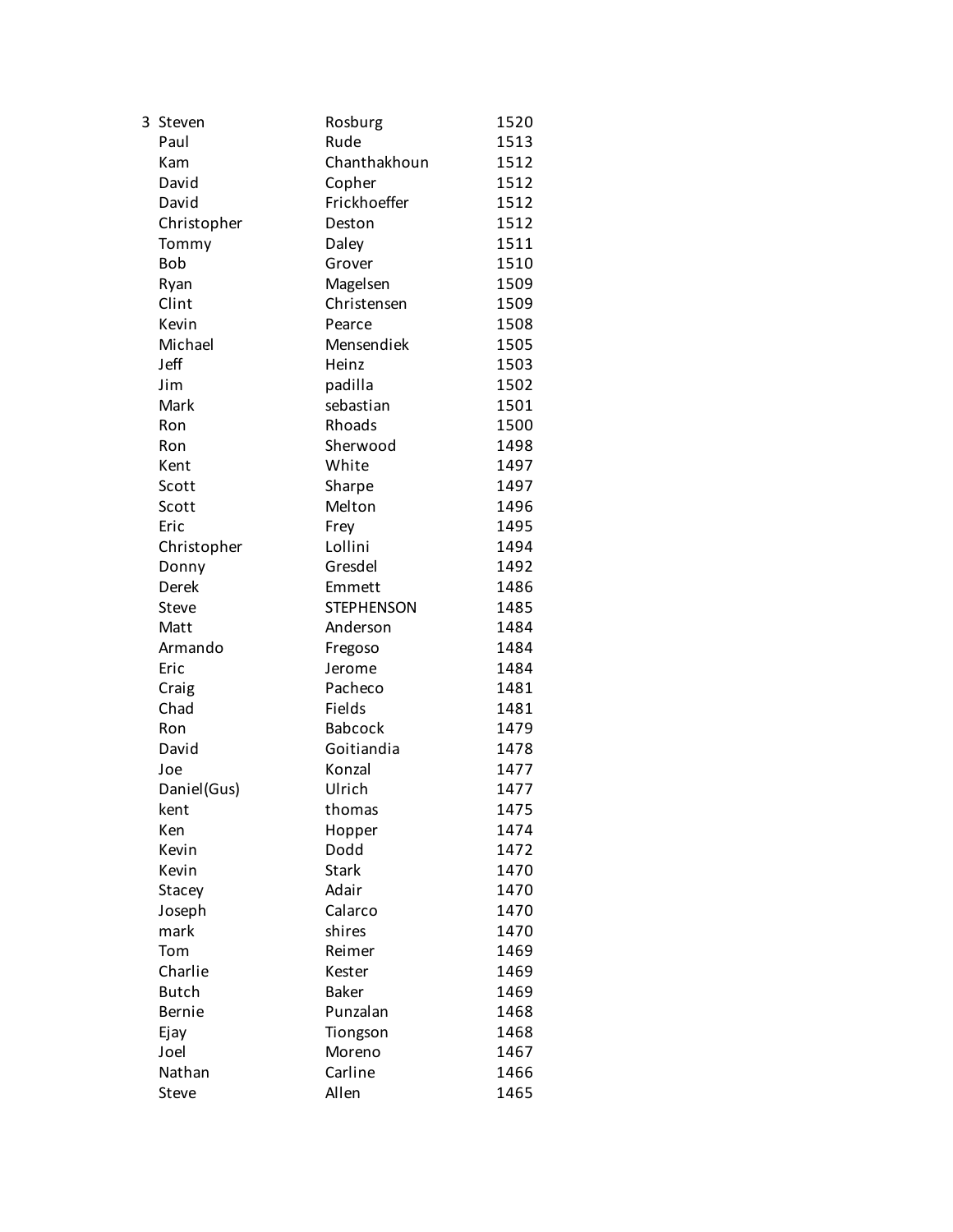| Don                                   | James           | 1464 |
|---------------------------------------|-----------------|------|
| Robert                                | Martin          | 1464 |
| Dave                                  | Wannamaker      | 1464 |
| Dan                                   | Stone           | 1463 |
| Jeff                                  | Comstock        | 1460 |
| Kevin                                 | Krause          | 1460 |
| Robert                                | <b>Stewart</b>  | 1459 |
| Mike                                  | Hernandez       | 1456 |
| Ron                                   | Taylor          | 1456 |
| Scott                                 | Drury           | 1454 |
| Blair                                 | Sandberg        | 1453 |
| Greg                                  | <b>Blevins</b>  | 1451 |
| Jeff                                  | <b>Burks</b>    | 1448 |
| Tim                                   | Dyer            | 1447 |
| <b>Brian</b>                          | Cronin          | 1446 |
| Duane                                 | <b>Burgress</b> | 1440 |
| Scott                                 | Windom          | 1438 |
| Rick                                  | Rallison        | 1433 |
| Ross                                  | Stolen          | 1432 |
| Gary                                  | Neal            | 1430 |
| Terry                                 | Lakely          | 1426 |
| <b>ERIC</b>                           | LUCKMAN         | 1420 |
| Chuck                                 | Rackerby        | 1408 |
| Michael                               | Shore           | 1399 |
| Greg                                  | Peters          | 1393 |
| Mike                                  | Taylor          | 1392 |
| timothy                               | Hupp            | 1390 |
| John                                  | Lake            | 1387 |
| John                                  | Poston          | 1379 |
| Percival                              | Reese           | 1354 |
| Keegan                                | Hodges          | 1285 |
| David                                 | Hoaglund        | 832  |
| Dave                                  | Hicks           | 489  |
| <b>Silver Senior Freestyle Female</b> |                 |      |
| 1 Sheilah                             | Bomar           | 1486 |
| 2 Marsha                              | Quan            | 1457 |
| 3 Karen                               | Palmer          | 1445 |
| Catherine                             | Belzner         | 1434 |
| Kris                                  | Ogonowski       | 1427 |
| Sharyn                                | Granville       | 1383 |
| kathy                                 | wood            | 1365 |
| Jill                                  | Crinklaw        | 1363 |
| <b>Silver Senior Freestyle Male</b>   |                 |      |
| 1 Jim "Gunny"                         | Mckee           | 1521 |
| 2 Randy                               | Long            | 1514 |
| 3 Patrick                             | Finney          | 1504 |
| James                                 | Curl            | 1499 |
| Jason                                 | Fevella         | 1498 |
| Chuck                                 | Gilbert         | 1491 |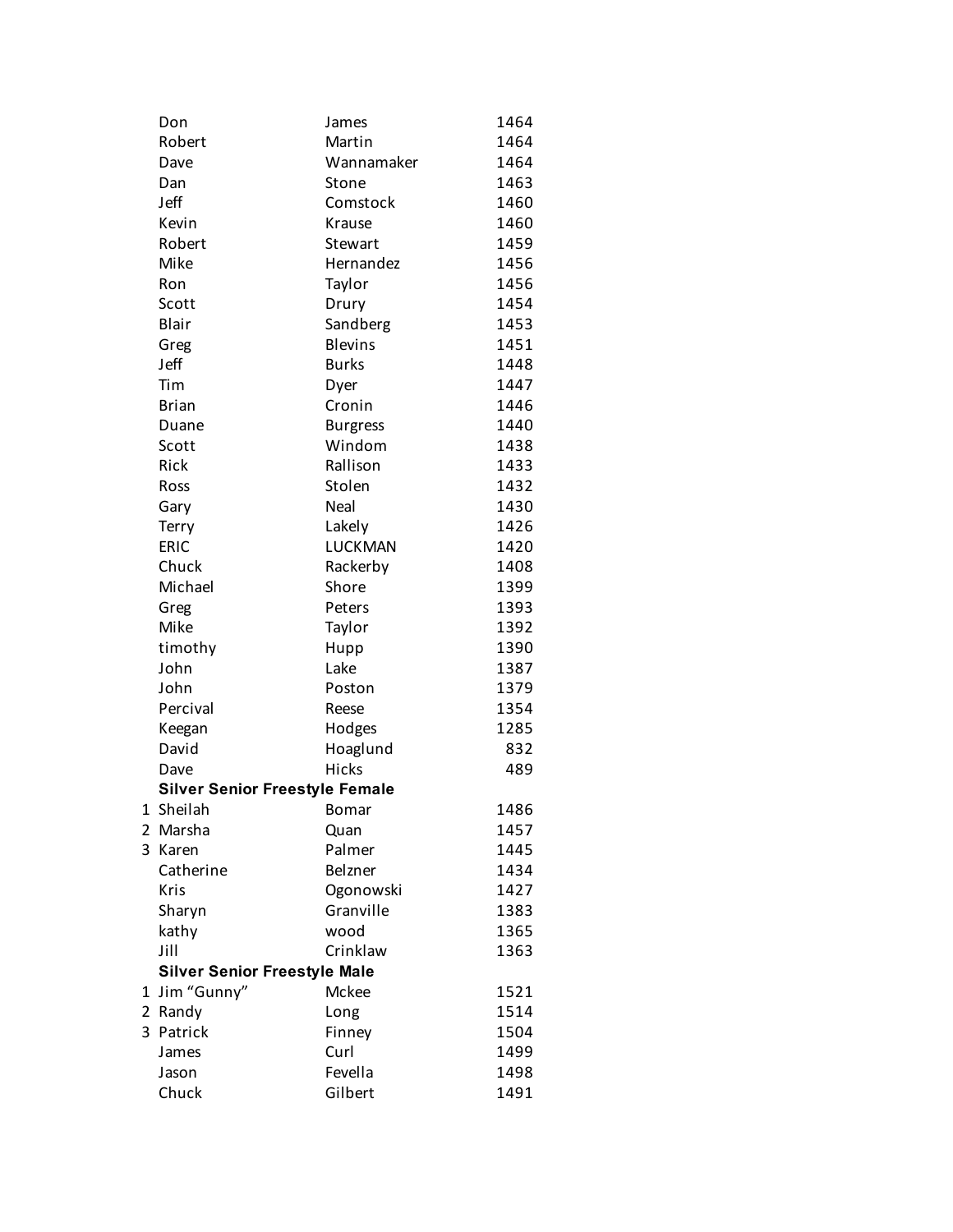|   | Dean                         | Thornton        | 1491 |
|---|------------------------------|-----------------|------|
|   | Gregory                      | Kulp            | 1490 |
|   | John                         | Hammill         | 1488 |
|   | Jess                         | Aldape          | 1486 |
|   | Greg                         | Benner          | 1483 |
|   | Steven                       | Belzner         | 1481 |
|   | Scott                        | Davidson        | 1481 |
|   | Jeff                         | Nelson          | 1472 |
|   | Timmy                        | Thomas          | 1471 |
|   | Dante                        | Maestri         | 1467 |
|   | Eric                         | Zechmann        | 1461 |
|   | Fred                         | Merkel          | 1461 |
|   | David                        | Miller          | 1458 |
|   | Rey                          | Serrano         | 1457 |
|   | robert                       | looney          | 1457 |
|   | James                        | Posekany        | 1457 |
|   | Pedro                        | Henrich         | 1453 |
|   | Rick                         | Hewson          | 1449 |
|   | Tom                          | Wortham         | 1448 |
|   | Bryon                        | Fagan           | 1444 |
|   | LOUIE                        | <b>CISNEROS</b> | 1443 |
|   | Walter                       | Smith           | 1442 |
|   | Virgil                       | Dowell          | 1441 |
|   | Scott                        | Crinklaw        | 1440 |
|   | Dean                         | Stebner         | 1440 |
|   | James                        | Phillip         | 1438 |
|   | Laney                        | <b>Bisbee</b>   | 1437 |
|   | Dean                         | Williams        | 1437 |
|   | Dan                          | Peterson        | 1429 |
|   | Robert                       | <b>Belles</b>   | 1416 |
|   | Rory                         | Janke           | 1413 |
|   | Chris                        | Clark           | 1403 |
|   | <b>Bruce</b>                 | Ogonowski       | 1393 |
|   | Patrick                      | Lattimer        | 1385 |
|   | Duane                        | Dougherty       | 1384 |
|   | Jim                          | <b>WEBSTER</b>  | 1381 |
|   | Roy                          | Hoglund         | 1379 |
|   | <b>ALLEN</b>                 | LADELLE         | 1070 |
|   | pat                          | pagnella        | 1028 |
|   | Young Adult Freestyle Female |                 |      |
|   | 1 Avery                      | <b>Beauvais</b> | 1508 |
|   | 2 Madison                    | Ritter          | 1487 |
| 3 | Isabella                     | Turco           | 1480 |
|   | Leeann                       | Frickhoeffer    | 1474 |
|   | Danaka                       | Knight          | 1455 |
|   | Lexi                         | Velasquez       | 1445 |
|   | Brooklynn                    | Gomes           | 1445 |
|   | Haley                        | West            | 1436 |
|   | Paige                        | Allen           | 1421 |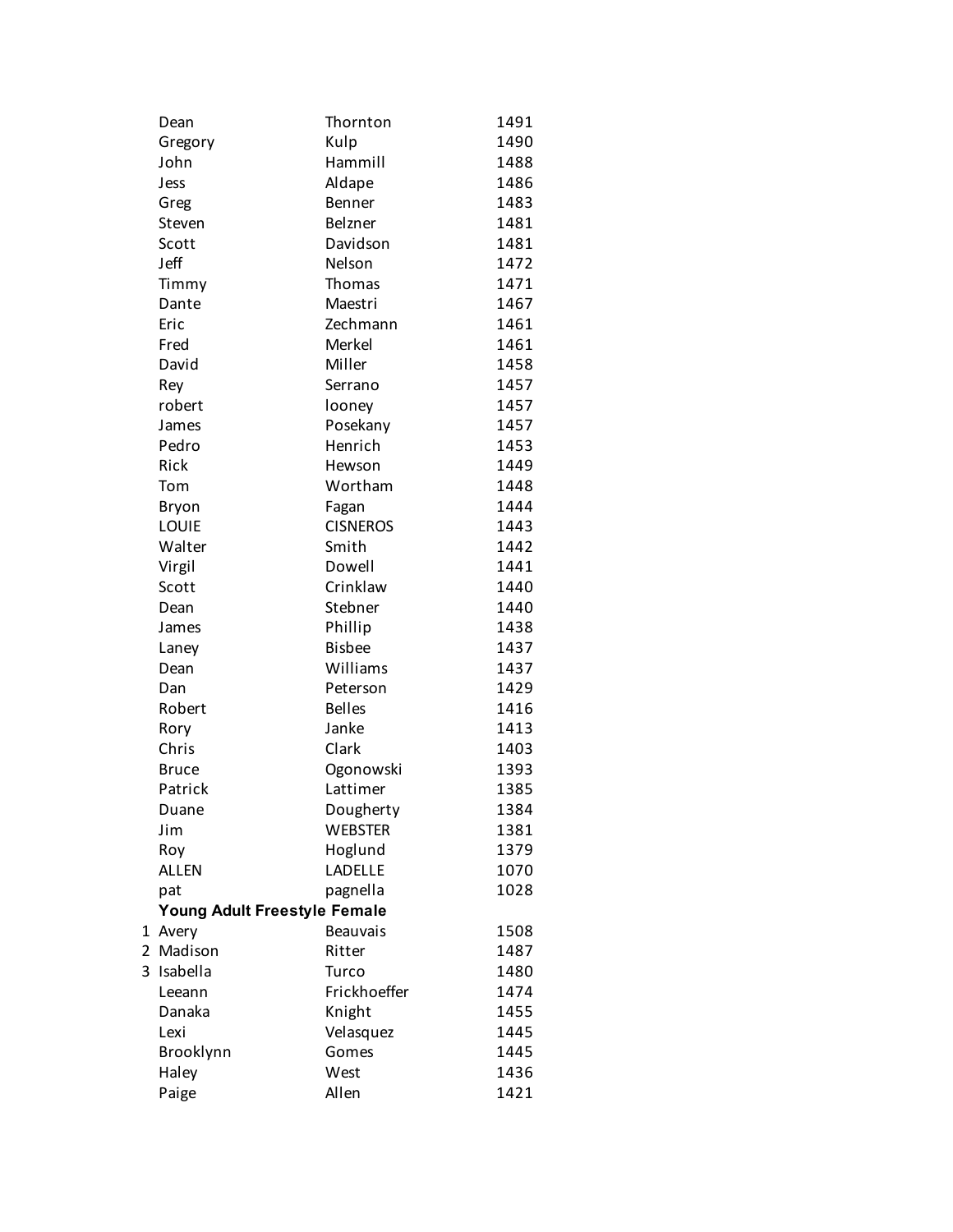## **Young Adult Freestyle Male**

| 1              | Caden                                   | Jones        | 1514 |
|----------------|-----------------------------------------|--------------|------|
| 2              | Lucas                                   | Morgan       | 1513 |
| 3              | Cooper                                  | Davies       | 1506 |
|                | andrew                                  | hilden       | 1503 |
|                | Wyatt                                   | Ridgeway     | 1503 |
|                | Noah                                    | Hamilton     | 1502 |
|                | Sawyer                                  | Peters       | 1499 |
|                | Wyatt                                   | Dorcas       | 1492 |
|                | Aden                                    | Hilden       | 1482 |
|                | PJ                                      | Jones        | 1474 |
|                | Erik                                    | Hoaglund     | 1467 |
|                | Tyler                                   | Daley        | 1447 |
|                | <b>Tyce</b>                             | Grate        | 1431 |
|                | John                                    | Eby          | 1423 |
|                | Rylan                                   | Bell         | 1423 |
|                | <b>Bastian</b>                          | Corona       | 1417 |
|                | Joey                                    | Woodruff     | 1404 |
|                | <b>Youth Freestyle Female</b>           |              |      |
| 1              | Alyssa                                  | Perez        | 1524 |
| 2              | Jacey                                   | Cypriano     | 1497 |
| $\overline{2}$ | Presley                                 | Pyper        | 1497 |
|                | Beretta                                 | Mckee        | 1489 |
|                | Kinsley                                 | Crooks       | 1469 |
|                | Sadie                                   | Turco        | 1464 |
|                | <b>Brooke</b>                           | Kimura       | 1464 |
|                | <b>Breea</b>                            | Holman       | 1422 |
|                | Emily                                   | Wognild      | 1417 |
|                | Rachel                                  | Taylor       | 1413 |
|                | Kloe                                    | King         | 1399 |
|                | Chris                                   | Berger       | 1308 |
|                | Autum                                   | Decell       | 1303 |
|                | averie                                  | rodriguez    | 1021 |
|                | <b>Youth Freestyle Male</b>             |              |      |
|                | 1 Caleb                                 | Quiocho      | 1523 |
|                | 2 Louis                                 | Hodges       | 1488 |
|                | 3 Hoyt                                  | Johnson      | 1479 |
|                | <b>Bryce</b>                            | Dillard      | 1474 |
|                | Kadin                                   | Allen        | 1437 |
|                | Dylan                                   | <b>Brock</b> | 1390 |
|                | Talen                                   | Grate        | 1379 |
|                | Chance                                  | Morgan       | 1279 |
|                | Elijah                                  | Clark        | 1180 |
|                | Gabriel                                 | Navarro      | 1050 |
|                | Eli                                     | Luckman      | 1032 |
|                | <b>Adult Bowhunter Freestyle Female</b> |              |      |
| 1              | Rebekah                                 | Ham          | 1482 |
| $\overline{2}$ | Tawni                                   | Broughton    | 1472 |
|                | 3 Alisha                                | Mertens      | 1455 |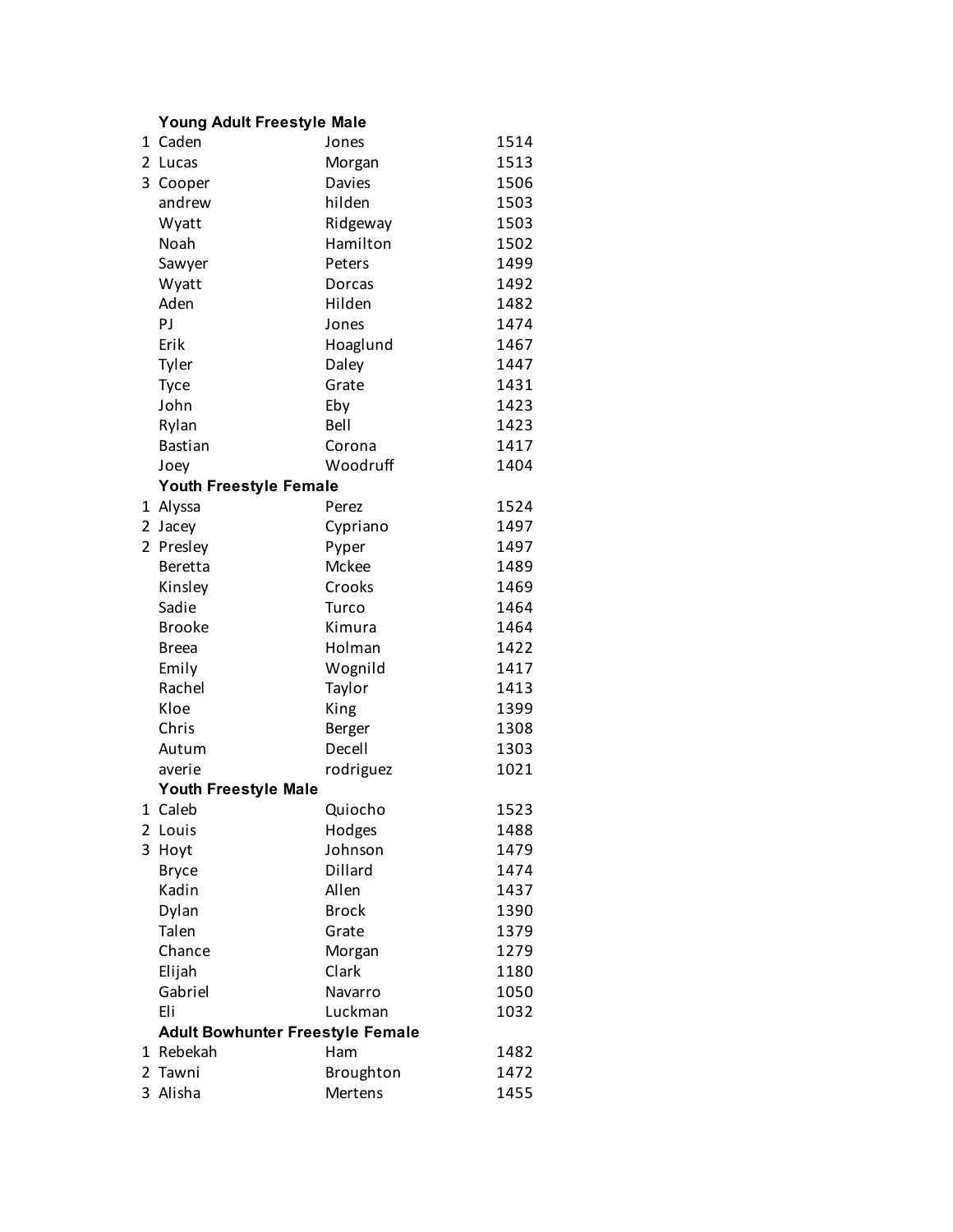|   | <b>Master Senior Bowhunter Freestyle Male</b> |                                                 |              |
|---|-----------------------------------------------|-------------------------------------------------|--------------|
|   | 1 Linda                                       | Townsend                                        | 1203         |
|   |                                               | <b>Master Senior Bowhunter Freestyle Female</b> |              |
|   | 1 Alli                                        | Ham                                             | 1334         |
|   | <b>Cub Bowhunter Freestyle Female</b>         |                                                 |              |
|   | Daniel                                        | Lloyd-Massey                                    | 1314         |
|   | Justin                                        | Olson                                           | 1339         |
|   | Sean                                          | Delay                                           | 1363         |
|   | <b>Travis</b>                                 | Kinney                                          | 1377         |
|   | Chad                                          | <b>Burhart</b>                                  | 1381         |
|   | <b>Brett</b>                                  | <b>Burhart</b>                                  | 1382         |
|   | Nate                                          | Otter                                           | 1414         |
|   | Lance                                         | Witmer                                          | 1416         |
|   | Patrick                                       | Severin                                         | 1418         |
|   | Billy                                         | Scott                                           | 1419         |
|   | Jason                                         | Heath                                           | 1420         |
|   | Joseph                                        | Reyes                                           | 1421         |
|   | Joshua                                        | Smith                                           | 1430         |
|   | Robert                                        | Harvey                                          | 1433         |
|   | Matthew                                       | Ebner                                           | 1455         |
|   | CJ                                            | <b>Bartaldo</b>                                 | 1456         |
|   | Jim                                           | <b>Moss</b>                                     | 1458         |
|   | Timothy                                       | Turco                                           | 1459         |
|   | Tyler                                         | <b>Boles</b>                                    | 1470         |
|   | Don                                           | Monroe                                          | 1470         |
|   | Dave                                          | Dooney                                          | 1473         |
|   | Aaron                                         | Turnbull                                        | 1477         |
|   | <b>Bryce</b>                                  | martin                                          | 1480         |
|   | Tyson                                         | Sheppard                                        | 1481         |
|   | Gabe                                          | Allen                                           | 1481         |
|   | <b>Brett</b>                                  | Ritter                                          | 1481         |
|   | Cory                                          | Keimig                                          | 1492         |
|   | <b>Bryce</b>                                  | Pick                                            | 1494         |
|   | Jacob                                         | Lloyd-massey                                    | 1494         |
| 3 | Austin                                        | Green                                           | 1499         |
|   | 3 Bryce                                       | Davis                                           | 1499         |
| 3 | Rylan                                         | Broughton                                       | 1499         |
| 2 | Matt                                          | Schmitz                                         | 1514         |
| 1 | Jason                                         | Ham                                             | 1515         |
|   | <b>Adult Bowhunter Freestyle Male</b>         |                                                 |              |
|   | Jaclyn                                        | Kinney                                          | 1229         |
|   | Kristen                                       | Turnbull                                        | 1326         |
|   | randi                                         | turner                                          | 1356         |
|   | rhyan<br>Brittany                             | Gaither                                         | 1359         |
|   | Jazmine                                       | <b>Browning</b><br>Turner                       | 1390<br>1360 |
|   | Corri                                         | Demontigny                                      | 1409         |
|   | Kathryn                                       | Novotny                                         | 1411         |
|   | Stephanie                                     | Rustad                                          | 1421         |
|   |                                               |                                                 |              |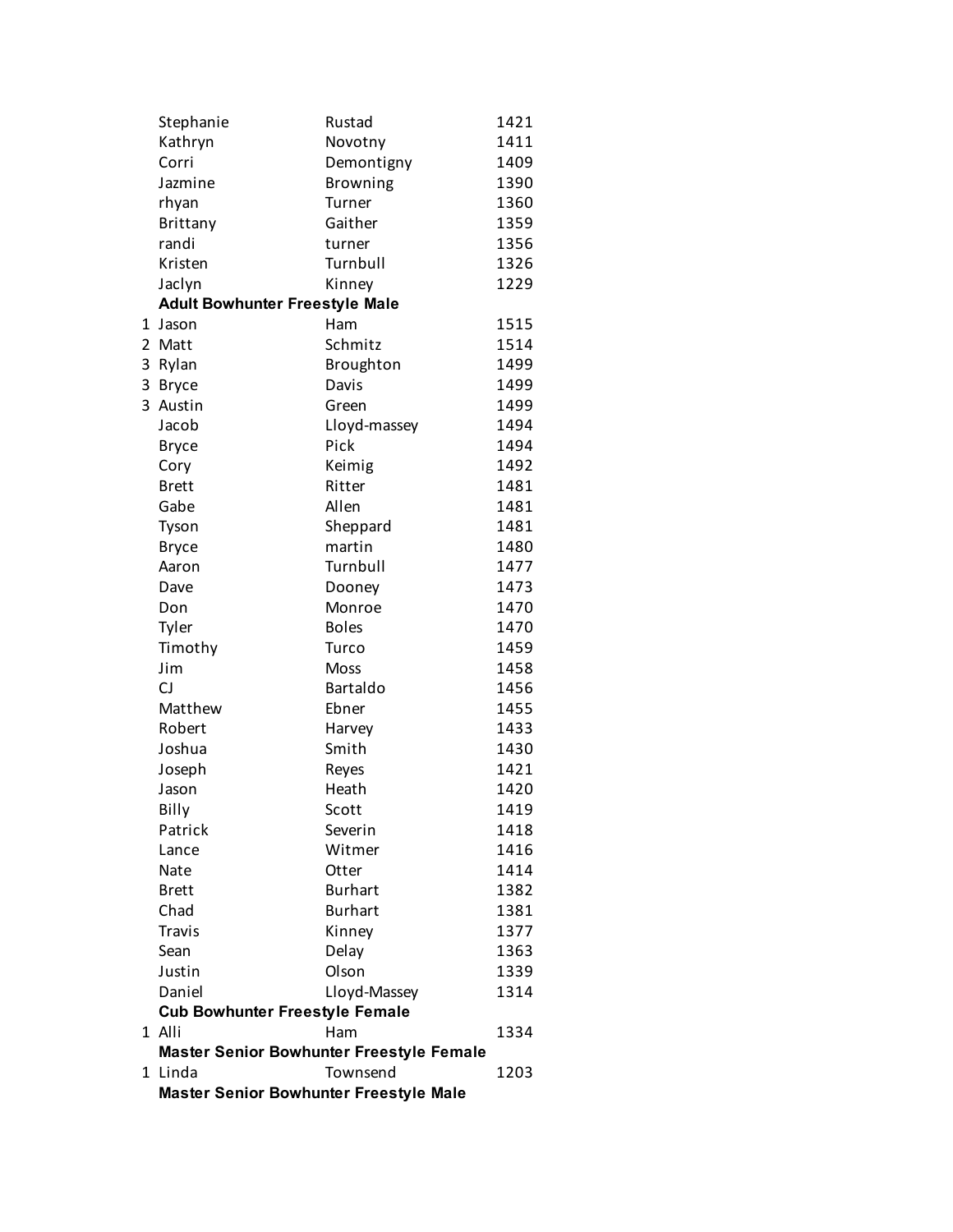|                | 1 Michael                              | Witmer                                   | 1436 |
|----------------|----------------------------------------|------------------------------------------|------|
| $\mathbf{2}$   | <b>Jim</b>                             | Clawson                                  | 1416 |
|                | 3 Thomas                               | Powell                                   | 1412 |
|                | Gary                                   | Neely                                    | 1344 |
|                | John                                   | Rosario                                  | 1343 |
|                | Richard                                | McCool                                   | 1292 |
|                | Pee Wee Bowhunter Freestyle Male       |                                          |      |
|                | 1 Isaiah                               | Mendenhall                               | 1434 |
|                | Senior Bowhunter Freestyle Female      |                                          |      |
|                | 1 Debra                                | Krause                                   | 1443 |
| $\overline{2}$ | Diana                                  | Wannamaker                               | 1419 |
|                | 3 Cindy                                | Tompkins                                 | 1409 |
|                | Jeannette (JR)                         | riggs                                    | 1368 |
|                | Heidi                                  | Heath                                    | 1268 |
|                | <b>Senior Bowhunter Freestyle Male</b> |                                          |      |
|                | 1 Mario                                | Vasquez                                  | 1494 |
| $\overline{2}$ | Tim                                    | Davis                                    | 1493 |
| 3              | Harry                                  | <b>Bates</b>                             | 1491 |
| 3              | Gary                                   | Curl                                     | 1491 |
|                | Jon                                    | Tompkins                                 | 1476 |
|                | Coco                                   | Fernandez                                | 1473 |
|                | Keith                                  | Toon                                     | 1464 |
|                | Mike                                   | Greene                                   | 1455 |
|                | Marvin                                 | <b>Riggs</b>                             | 1447 |
|                | john                                   | phenix                                   | 1445 |
|                | Billy                                  | <b>Bowles</b>                            | 1444 |
|                | George                                 | Merjano                                  | 1440 |
|                | Stephen                                | Hansen                                   | 1423 |
|                | Steve                                  | Dow                                      | 1419 |
|                | Stefan                                 | Lacey                                    | 1417 |
|                | Freddie                                | Jennelle                                 | 1397 |
|                | Jody                                   | Wheeler                                  | 1345 |
|                | Dave                                   | Pinaglia                                 | 1321 |
|                |                                        | Silver Senior Bowhunter Freestyle Female |      |
|                | 1 Julie                                | Clawson                                  | 1355 |
|                | 2 Gabrielle                            | Garrett                                  | 1351 |
|                | 3 Kim                                  | <b>Boyack</b>                            | 1296 |
|                | Silver Senior Bowhunter Freestyle Male |                                          |      |
|                | 1 Mike                                 | Palmer                                   | 1508 |
|                | 2 Mark                                 | Hanson                                   | 1468 |
| 3              | Chris                                  | Jones                                    | 1461 |
|                | joe                                    | Sobota                                   | 1450 |
|                | Gerry                                  | Tadina                                   | 1442 |
|                | Rob                                    | Dewitt                                   | 1433 |
|                | Rick                                   | Boyack                                   | 1428 |
|                | Harry                                  | Dewolfe                                  | 1425 |
|                | <b>MICHAEL</b>                         | <b>GRANVILLE</b>                         | 1421 |
|                | Bob                                    | Watters                                  | 1420 |
|                | Steven                                 | Adam                                     | 1419 |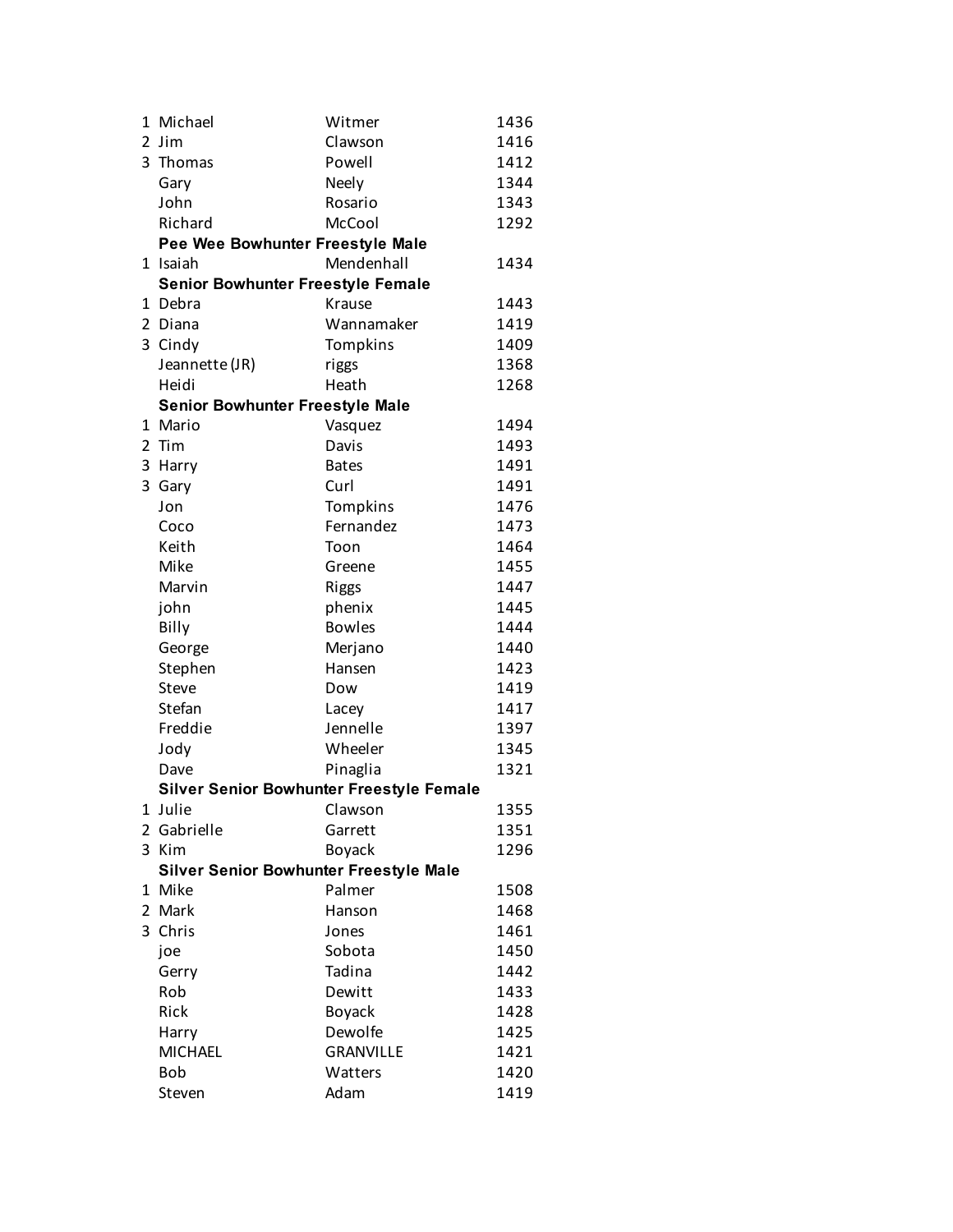|   | Christopher                                   | Clevenger                                | 1418         |
|---|-----------------------------------------------|------------------------------------------|--------------|
|   | Tim                                           | <b>McGinnis</b>                          | 1411         |
|   | Randy                                         | Spanfellner                              | 1410         |
|   | Carl                                          | Wakeland                                 | 1403         |
|   | Coy                                           | Peacock                                  | 1385         |
|   | Joseph                                        | Garcia                                   | 1376         |
|   | Kirk                                          | Heiser                                   | 1372         |
|   | Michael                                       | Abramovich                               | 1368         |
|   | Jim                                           | Doyle                                    | 1346         |
|   | Ralph                                         | Siegfried                                | 1343         |
|   | Young Adult Bowhunter Freestyle Female        |                                          |              |
|   | 1 Sidney                                      | Stoops                                   | 1281         |
|   | Young Adult Bowhunter Freestyle Male          |                                          |              |
| 1 | Dane                                          | Asato                                    | 1395         |
|   | 2 Zayne                                       | Allen                                    | 1383         |
|   | 3 Leo                                         | Ralphe                                   | 1376         |
|   | <b>Brody</b>                                  | Turnbull                                 | 1365         |
|   | Youth Bowhunter Freestyle Female              |                                          |              |
|   | 1 Emilia                                      | Swartz                                   | 1210         |
|   | 2 McKenzie                                    | Wognild                                  | 1204         |
|   | 3 Justyce                                     | Lacey                                    | 1159         |
|   | Elizabeth                                     | <b>Bedard</b>                            | 1114         |
|   | Kyla                                          | Scott                                    | 904          |
|   | Youth Bowhunter Freestyle Male                |                                          |              |
|   | 1 Devlin                                      | Lacey                                    | 1358         |
|   | 2 Logan                                       | Turnbull                                 | 1330         |
|   | <b>Master Senior Freestyle Limited Male</b>   |                                          |              |
|   | 1 Pat                                         | <b>Norris</b>                            | 1294         |
|   | 2 Bob                                         | <b>Baker</b>                             | 1276         |
|   | <b>Silver Senior Freestyle Limited Male</b>   |                                          |              |
|   | 1 Bob                                         | Gentry                                   | 1325         |
|   | 2 Greg                                        | Cameron                                  | 1291         |
|   | <b>Adult Freestyle Limited Recurve Female</b> |                                          |              |
|   | 1 McKenna                                     | Cooley                                   | 1258         |
|   | <b>Adult Freestyle Limited Recurve Male</b>   |                                          |              |
|   | 1 Logan                                       | Hernandez                                | 1313         |
|   |                                               | Pee Wee Freestyle Limited Recurve Female |              |
|   | 1 Samantha                                    | Wognild                                  | 551          |
|   | <b>Senior Freestyle Limited Recurve Male</b>  |                                          |              |
|   | 1 Ricardo<br>2 Stephen                        | Zeballos<br>Williams                     | 1358<br>1253 |
|   |                                               |                                          |              |
|   | <b>Adult Longbow Male</b>                     |                                          |              |
|   | 1 Devin<br>2 Renal                            | Martinez-Shinn<br>Earl                   | 721<br>715   |
|   | <b>Adult Traditional Female</b>               |                                          |              |
|   |                                               | McCain                                   |              |
|   | 1 Sandy<br>2 Lisa                             | Rodriguez                                | 1140<br>692  |
|   | <b>Adult Traditional Male</b>                 |                                          |              |
|   | 1 Franklin                                    | <b>Baker</b>                             | 1004         |
|   |                                               |                                          |              |